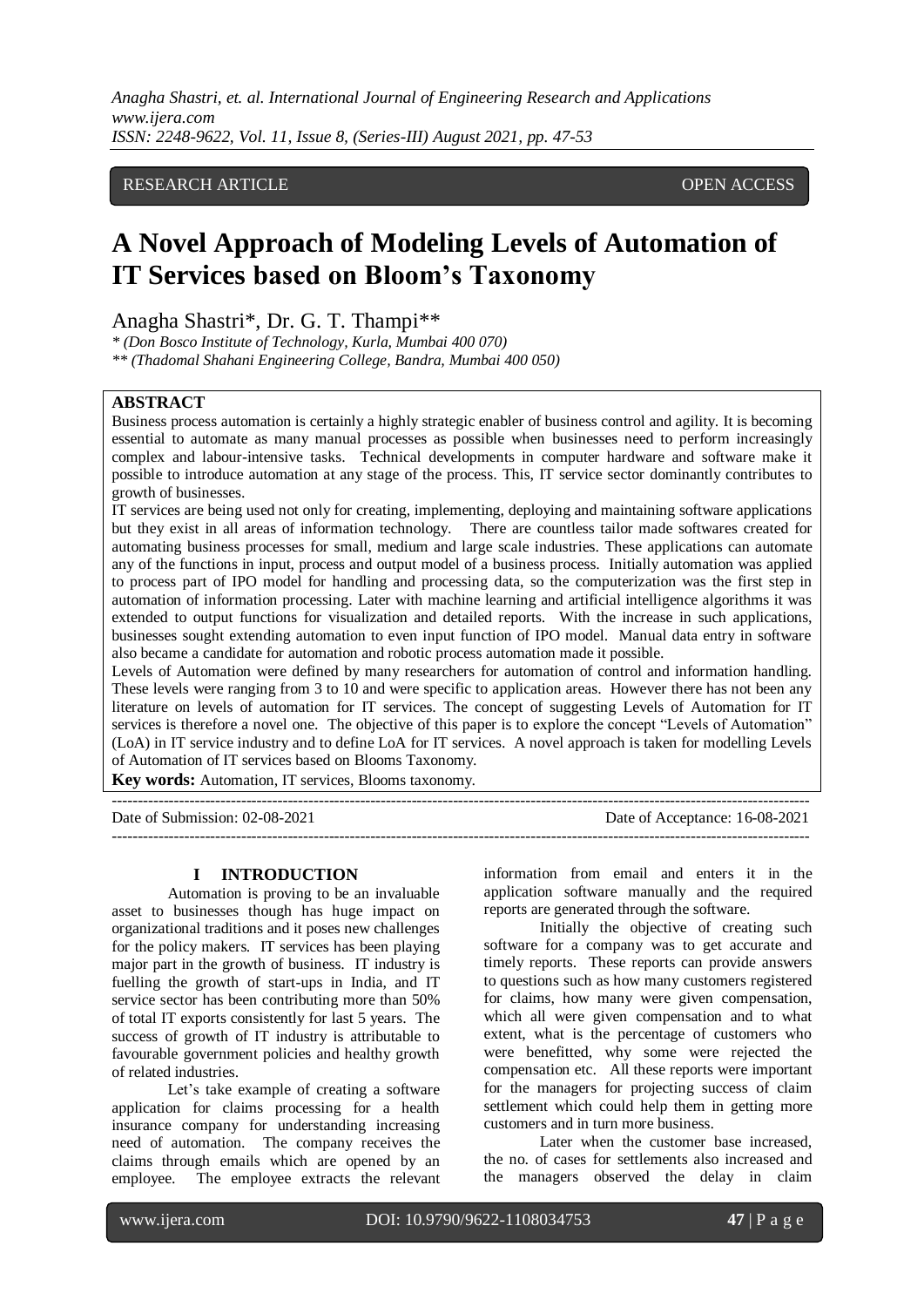settlement. Investigation about the reasons suggested an opportunity for more and more automation in the existing software. With the changing programming paradigms from reusable components to artificial intelligence algorithms to robotic process automation and use of micro services, a new standard was set for automating business processes. Whenever automation was applied to any business process in any industry or any sector, levels of automation were defined for understanding the degree to which the task was automated. However, levels of automation for IT services have not been defined so far.

IT services can be availed for any business need and has potential to be used for any application of business. They are ever growing and generated as and when the need arises and hence they are open ended. In general, the business growth is directly proportional to the level of automation. Use of IT remains as underlined principle for automation for delivering timely accurate results, maintaining high quality in products and customer service. To understand levels of automation given the system capabilities, which processes can be automated and to what extent is the basic question. Technological advancements and the success of cloud computing have accelerated the evolution of business processes from re-engineering to automation.

## **II REVIEW OF LITERATURE 2.1 Automation**

Automation in general is a technique of making a device, a process or a system to operate without human intervention. It creates easier ways to do business by using a wide range of IT services and machine-aided tasks to help improve productivity. Automation takes on different meanings based on context and situation. The term automation is used when we talk about business process automation, workflow automation, workload automation, tools automation etc. Also when we talk about information automation, the terms like acquisition automation, analysis automation, decision automation etc. are used. With the advances in technologies like robotics, IOT, machine learning and artificial intelligence, machines match or outperform human performance in providing services, including ones that require cognitive capabilities.

IT automation is the linking of disparate systems and software in such a way that they become self-acting or self-regulating [4]. IT automation can be understood as use of instructions or code to execute a repeated process that can replace an IT professional's manual work. For achieving automation in information technology industry, we use scripts, programs, macros, RPA etc. as against using mechanisms and robots in other industries. IT process automation (ITPA), is the ability to orchestrate and integrate tools, people and processes through workflow [1]. The goal of IT automation is to eventually demonstrate a strong ROI. There can be a fairly substantial investment on the front when deploying IT automation software, systems or infrastructure.

# **2.2 Levels of Automation**

The degree to which a task is automated is referred to as levels of automation (LoA). Levels of automation range from complete human control i.e. manual to complete computer control i.e. fully automated. Work performed without any tool or support can be referred to as the complete human control whereas use of tools or other support to achieve the task can be taken as steps in increasing the level of automation. The levels of automation defined by many researchers were context specific. Some companies defined these levels as per their infrastructure capability for automation.

From literature review it is seen that the concept of "level of automation" (LoA) has been considered by many authors, but all were context specific and pertaining to specific application area. In general, a system can operate in either manual mode or in automatic mode but often the system is not fully automated. In paper [14] the author presented study of history of levels of automation in manufacturing and information processing. Sheridan and Verplanck first suggested ten-level taxonomy focused on human-computer decision making in the context of undersea teleoperation systems as given in fig.1.

Satchell, in 1998, suggested that sharing between humans and machines can occur in many ways, and level of automation can be decided based on the degree of human involvement. In 2003 Inagaki developed task allocation methods, introducing not only sharing but also trading of control. In 1997 Endsley proposed that there are five functions in a human-machine system that either human or an expert system can perform: suggest, concur, veto, decide, and act [14].

In 2001 Lorenz suggested that LoA in automated systems are differentiated based on not only the function but also on type of automation in information-processing stages. He suggested LoA could be seen through four stages of automation viz. Absence of Automation, Notification, Suggestion and Action [10]. In 1997 Billings indicated that the levels of automation are a division of tasks between the human and the automated system where the role of the operator can indicate LoA.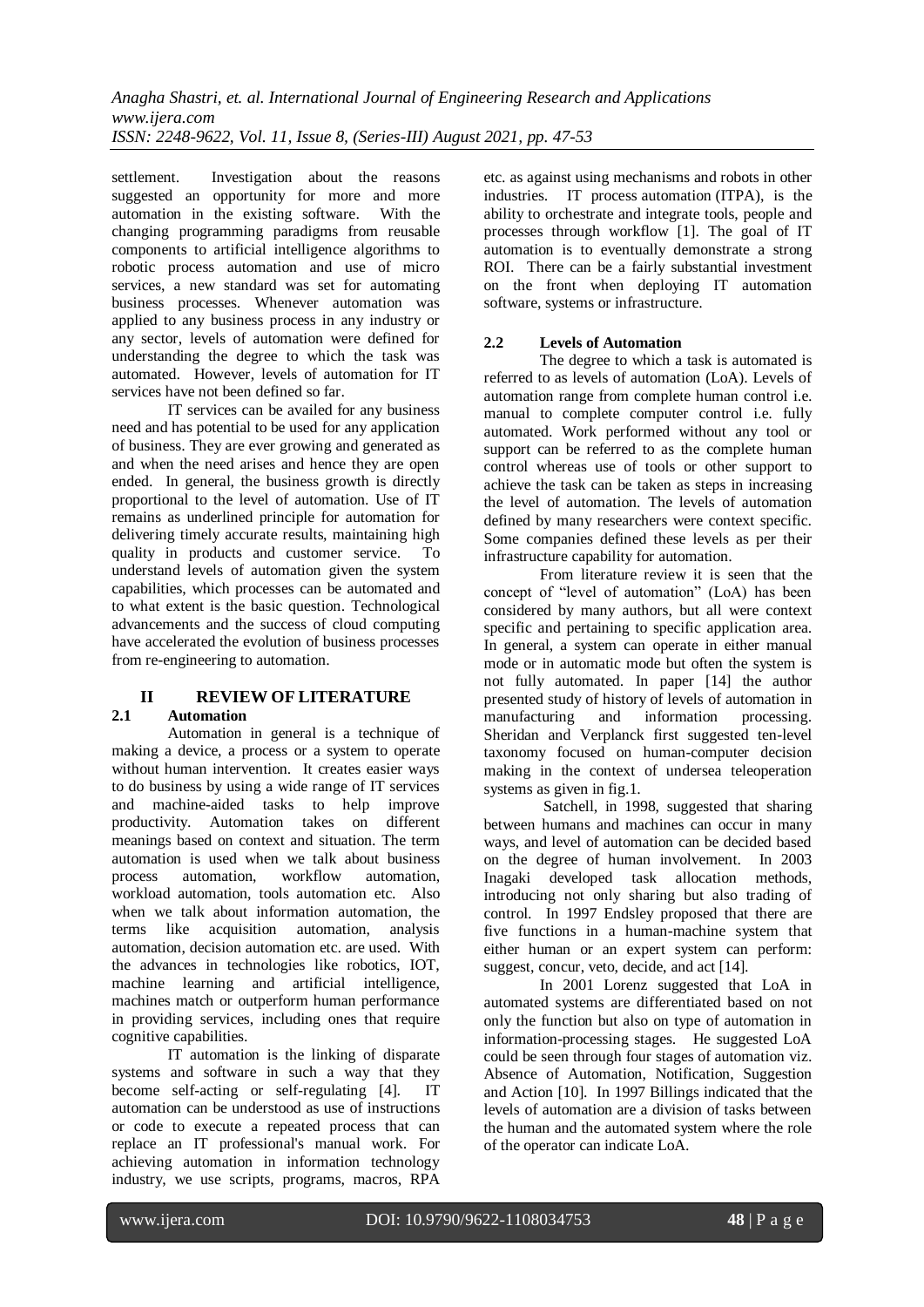**HIGH** 10. The computer decides everything, acts autonomously, ignoring the human.

9. informs the human only if it, the computer, decides to

8. informs the human only if asked, or

7. executes automatically, then necessarily informs the human, and

6. allows the human a restricted time to veto before automatic execution, or

5. executes that suggestion if the human approves, or

4. suggests one alternative

3. narrows the selection down to a few, or

2. The computer offers a complete set of decision/action alternatives, or

LOW 1. The computer offers no assistance: human must take all decisions and actions. Fig. 1: Levels of Automation of Decision and Action Selection

LoA in the context of telerobotics control was developed by Milgram in 1995. He defined LoA by considering the different roles a human operator can play in controlling telerobotics, including being a decision-maker and direct controller. In the context of teleoperations in 1995 Draper identified five different functions viz. programming, teaching, controlling, commanding and monitoring, are required to be carried out by the human. Draper discussed the level of control and how to combine human operators with machine control. Schwartz, in 1996, identified that there suggested six levels of automation in the context of teleoperations of satellites [14].

As suggested by Wickens and Hollands human information processing consists of four steps: acquire the information, analyze and display the information, decide action based on the analysis and finally implement the action based on the decision [14]. Parasuraman, Sheridan, and Wickens [12] introduced the idea of associating levels of automation to functions. They proposed a fourstage model of human information processing that includes: Sensory processing, Perception and/or working memory, Decision making and Response selection. These functions are based on above mentioned four stage model of information processing.

# **III. A NOVEL APPROACH TO DEFINE LOA FOR IT SERVICES**

Levels of Automation were defined by many researchers for automation of control and information handling. There was a wide range of variation in levels from 3 to 10; since these levels were context specific. Moreover, LoA for IT services was missing in the reported literature.

A novel approach is proposed for defining Levels of Automation for IT services based on Blooms Taxonomy.

## **3.1 Analogy**

Blooms taxonomy is a hierarchical representation of how to understand and remember a concept or any novel thing. It defines the relation between a tutor's frame of concept and his way of imparting the contents to his trainees. However, it is always not restricted to tutor trainee relation [8]. Hierarchy in Blooms taxonomy resembles the learning phases in the life of a human being. In the childhood at the age of 4 to 5 years all of us are taught to recite poems, shlokas etc. without being told its meaning. At that age we simply follow the instructions of our parents/elders obediently and remember what they teach us. That is when we are in 'Remembering' phase. Next we start going to school and we are exposed to different subjects broadly grouped under languages, mathematics, arts, social sciences etc. We start getting subject wise information. We require some guidance that makes us understand how the same information can have different meanings in different context. Here we enter 'Understanding' phase. Having gained some knowledge about formulae we start applying them to solve problems. e.g. we know compound interest formula and we can verify late payment charges applied to our electricity/ mobile bills or probably interest calculation of our loan repayment. This can resemble 'Application' phase. We are gradually heading towards higher phases of Bloom's taxonomy. As we grow we may start comparing our performance and effort with that of our friend's and can correlate reasons for the difference in the result. Unknowingly we have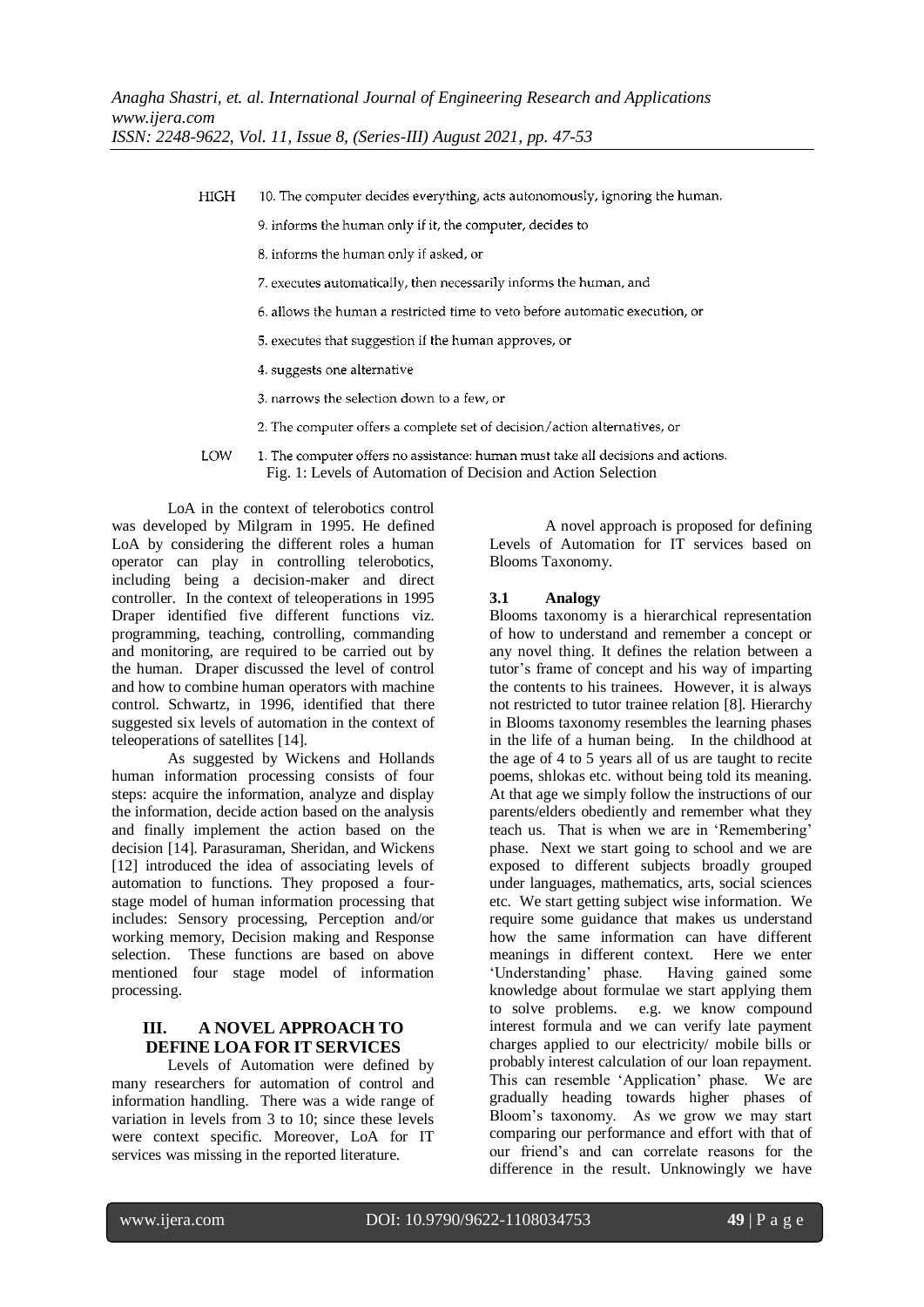*Anagha Shastri, et. al. International Journal of Engineering Research and Applications www.ijera.com ISSN: 2248-9622, Vol. 11, Issue 8, (Series-III) August 2021, pp. 47-53*

entered 'Analyzing' phase. Later, when we are required to decide the discipline wherein we want to take up undergraduate studies, we gather information and compare its attributes for choosing the career path. We then start evaluating the pros and cons of each discipline on the basis of different attributes and arrive at conclusion. Here we dwell in 'Evaluating' phase. Our thoughts and actions are gradually changing as we mature in the process. Finally we become so experienced that we don't need structured way of tabulation and rules for

filtering out unwanted information or for narrowing our choices and arriving at conclusion. We have now gained skills to work on unstructured input. We can create solutions to complex problems by building our own logic own logic of our own and thus we reach 'Creating' phase.

Using automation, IT services are also maturing in terms of design, implementation delivery and hence the same philosophy can be applied to level of automation of IT services.



### **3.2 A Novel Approach of Modelling Levels of Automation of IT Services based on Bloom's Taxonomy**

#### **Level 1 - Remembering : Macro Recorders**

At this level we have considered simple automation solutions like macro recorders to automate basic processes. A macro recorder is a small code that records sequence of user actions of mouse or keyboard which can be played at later time. These are small programs that allow users to automate any activity in any software application. The activity could be as simple as copy-pasting data in a spreadsheet or little complex as some operating system maintenance actions. Macro recorders allow user to perform intricate operations with less effort and it gives without any complex programming it gives results much faster.

However, macro recorders do not attempt to analyze or interpret what the user did when the macro was recorded [7]. So while playing back a macro, it can cause problems and may not give desired results. If user has created a mouse macro with certain no of desktop icons or with certain desktop resolution and if the user has moved icons from desktop, or changed their desktop resolution, or moved the task bar etc. before playing the macro, macro will not give correct output. The keyboard macros are therefore preferred over the mouse-oriented macros.

Thus at the lowest level of IT service automation only those services that are provided with fixed sequence of steps without considering background environment in which the service is performed are considered as examples. Hence at this level no intelligence is expected of the automated service and only 'remembering' function is automated.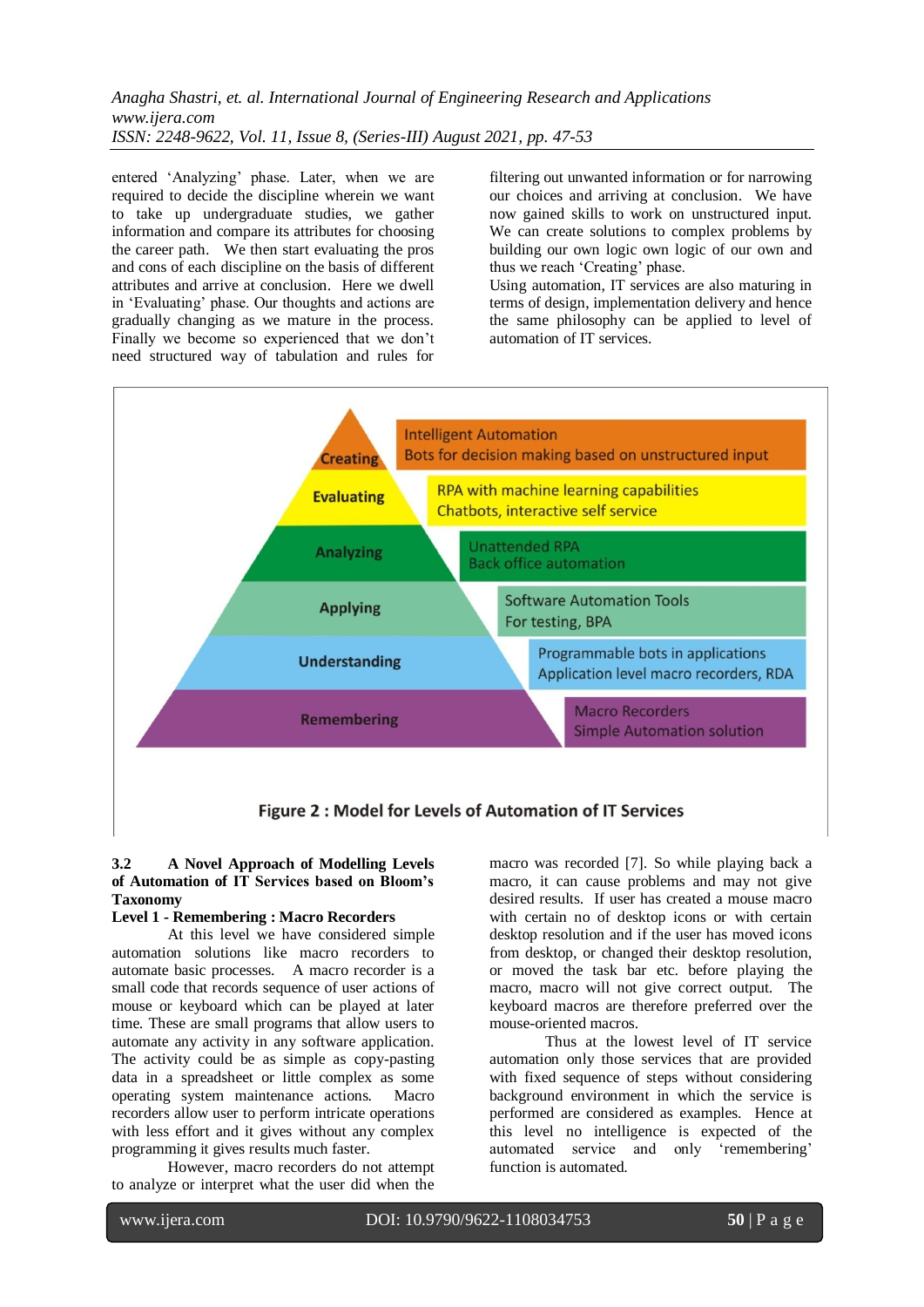# **Level 2 - Understanding : Programmable bots in applications**

At this level we have considered programmable bots which understand the context and operates within the context. The examples could be Robotic Desktop Automation (RDA), attended automation and macros at application level. RDA is like a virtual assistant that works hand-in-hand with human employees [6]. Before RPA, similar automations were implemented via scripts and macros but the scope was limited. The programmable bots are not restricted to single application just as excel automation. They understand the context and can interact with other systems so they are categorised in 'Understanding' level.

In attended automation, the bots can work alongside humans. It is helpful when it is difficult to automate the entire end-to-end process. Attended bots may operate under the direction of human team so they don't get triggered without human intervention. They take data from human worker and provide answers to their queries. They augment teams' workloads with automation, to help workflows run smoother. They are typically used for executing front-office activities.

For example, a call centre agent who is expected to attend customers' queries and solve them can take help from an attended bot during a live customer call. The attended bot can retrieve customer's data from one application and fill it into other application. As a result, the call centre agent need to spend less time in interacting with application and can spend more time in attending more customers. Attended bots are usually dedicated to one individual or one machine, and typically work while the employee is working. They are used in IT services that automate simple workflows with hard coded rules, menu based automation for data retrieval.

# **Level 3 - Applying : Software Automation Tools**

At this level we have considered Software automation tools that are created by applying algorithms for specific purpose. The tools are used for software testing or quality assurance or for business process automation.

Business process automation tools make use of technology to achieve cost minimization, greater efficiency, and streamlined processes. It can also include software testing tools for functional testing or regression testing of software applications and network monitoring tools.

# **Level 4 - Analyzing : Unattended RPA**

At this level we have considered automated solution with unattended RPA. These

bots interact with applications without human intervention and execute tasks. Unattended bots can be scheduled and can be triggered by events. They can handle the tasks that can break down into [step](https://www.thinkautomation.com/eli5/what-is-a-rule-based-system-what-is-it-not/)[by-step rules.](https://www.thinkautomation.com/eli5/what-is-a-rule-based-system-what-is-it-not/) Unattended bots take on processes from start to finish. Once set up, unattended bots operate in the background. They can be shared across many employees and can "work" 24 x 7 x 365.

For example, a general insurance company where large volumes of claims are required to be processed, or a store where large no of invoices are to be processed, unattended RPA can be used to automate events and actions within a workflow. They can also be used where a batch of client information is received in a spreadsheet and needs to be entered on multiple applications. Other examples include RPAs for email management, back office settlements, clearances, record maintenance, regulatory compliance, accounting etc. Use of unattended bots in these areas result into a streamlined data management process and documentation.

Just as when we analyze data to find meaning in data or when we analyze a process by conducting a review for understanding a processes, we actually review each component of a process, including inputs, outputs, data, procedures, technologies, applications, actors, controls etc., Unattended bots can be used for the tasks that can break down into step by step rules. Unattended bots can operate in background and analysis can be set to happen after sufficient information is collected.

## **Level 5 - Evaluating : Chatbots, RPA with machine learning capabilities**

At this level we have considered RPA with machine learning capabilities used for Interactive self service. Chatbots interact with human customers by giving them the required information and evaluate their answers for resolving issues. These chatbots are deployed on websites, mobile apps, chat apps, social platforms and SMS service. RPAs that understand messages/problems of customers, use supervised machine learning and/or API Calls and solve the problem or even arrive at conclusion of handing over the tasks to human, can be categorised under this level.

## **Level 6 - Creating : Intelligent Automation**

At this level we have considered automated solutions that use RPAs with unstructured or semi structured data to achieve intelligent automation. Intelligent automation is the combination of artificial intelligence and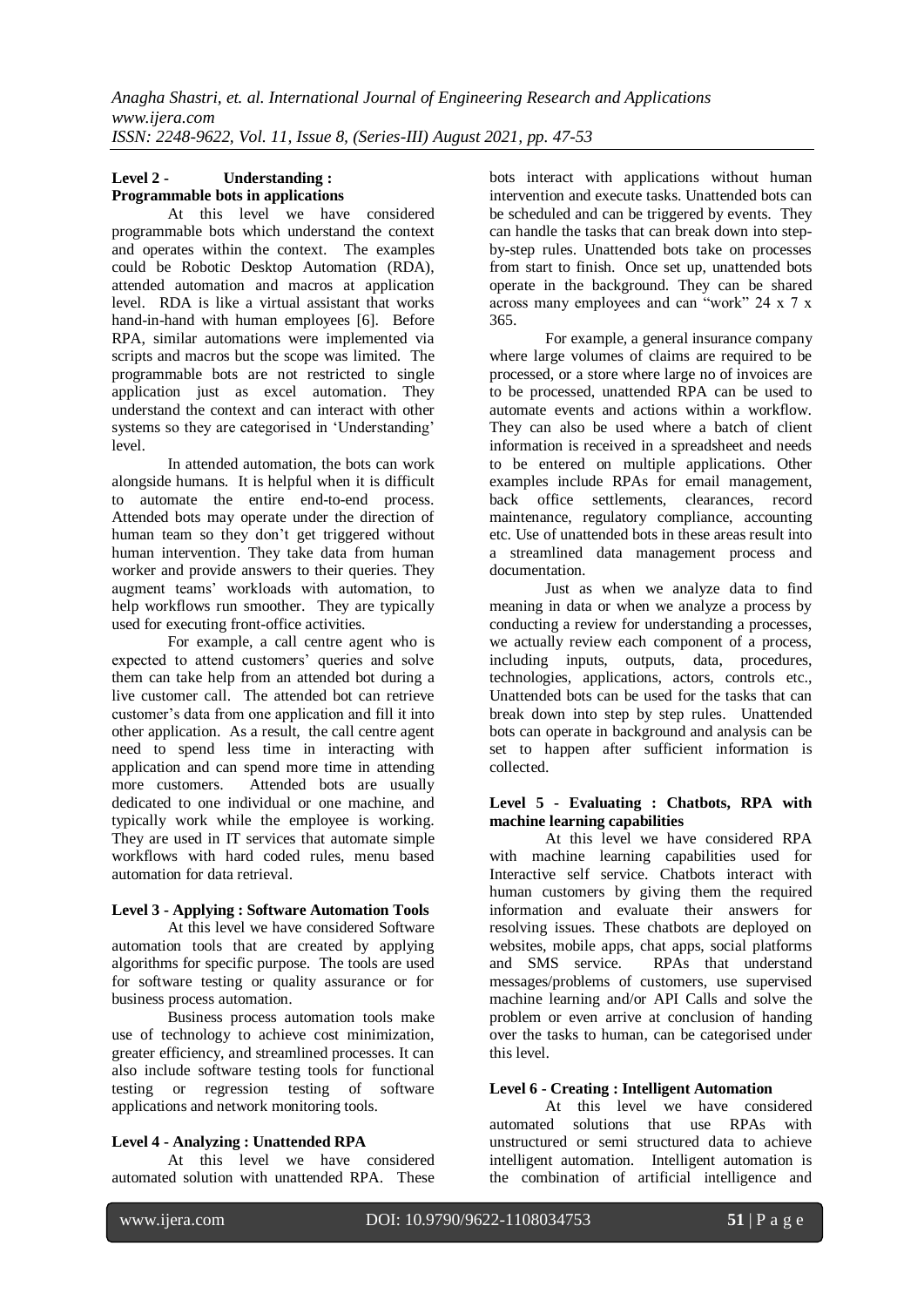automation used for making complex decisions faster. These systems can automate workflows or entire processes, learn from the input and build their own logic to form complete autonomous process.

For example, in invoice processing system suppliers send the electronic invoices by email. When a bot is used for downloading the invoice into a folder based on email subject and creating folder of invoices thro copy and paste action, it will be at 'understanding' level. But when we use AI to intelligently "read" the invoices, and extract the relevant information from the invoice such as invoice number, name of the supplier, invoice date, description of items, invoice amount and create a list of creditors then it will be at 'creating' level.

We are aware that different suppliers have different formats for invoice. Also the number of items billed in each invoice are varying. Since every activity in RPA needs to be explicitly programmed or scripted, it is practically impossible to teach the bot exactly from where to extract the relevant information for each invoiced received. There is need for AI to intelligently decipher the invoice just as a human would do, and hence it will be categorised at 'creating' level.

A marketing system that presents offers to customers based on their profile and market basket analysis, a credit card processing system that identifies and blocks fraudulent transactions and an e-discovery system that classifies documents according to their meaning and relevance to ongoing litigation can also be some examples at 'creating' level.

# **IV CONCLUSION**

Levels of Automation were defined by many researchers for automation of control and information handling. These levels were context specific and there was a wide range of variation in levels of automation. Moreover, LoA for IT services was not there at all in the reported literature. Hence a novel approach is proposed here for defining Levels of Automation of IT services based on Blooms Taxonomy.

A code that can be used to execute the same task repeatedly is an example of preliminary stage of automation of IT service. Macros are used when same sequence of steps is required to be executed and they do not require knowledge of the context and surrounding environment. They are categorised in 'Remembering' level. As we automate more we can write scripts that understand the context and execute within the context. These services are categorised at 'Understanding' level. There are many tailor made programs that implement some algorithms for specific

application. These are categorised in 'Applying' level. Unattended bots are categorised in 'Analyzing' level whereas the services that use artificial intelligence and can take decisions even from unstructured data are categorised at the highest level of Blooms taxonomy.

The services are bundled into products and they are sold in the name of products. e.g. Scheduled backup is a service offered by IT dept of a company. When it is done manually by some employee by running a command, it is accepted as a service. But when IT department automates it, they create a tool or a small app, and then it is looked upon as a product. Thus, in IT industry when IT services are automated, they are delivered as products.

## **REFERENCES**

- [1]. https://whatis.techtarget.com/definition/ITprocess-automation (accessed Dec 8, 2019)
- [2]. Sheridan, TB, (1980), "Computer Control and Human Alienation", Technology Review, Vol. 83, No.1, pp. 60- 73.
- [3]. Andrew Nusca, "Humans vs. Robots: How to Thrive in an Automated Workplace", June 30, 2017 https://fortune.com/2017/06/30/humansrobots-job-automation-workplace/
- [4]. https://m.iotone.com/term/automation
- [5]. [Christian P.Janssen, ,](https://www.sciencedirect.com/science/article/pii/S1071581919300552#!) [Duncan P. Brumby,](https://www.sciencedirect.com/science/article/pii/S1071581919300552#!)  [Andrew L. Kun,](https://www.sciencedirect.com/science/article/pii/S1071581919300552#!) "History and future of human-automation interaction" International journal of human computer studies, vol 131, Nov 2019, pgs 99-107
- [6]. "The Difference between Robotic Process Automation and Artificial Intelligence". Apr 20, 2018. https://medium.com/@cfb\_bots/thedifference-between-robotic-processautomation-and-artificial-intelligence-4a71b4834788 (accessed Dec 8, 2019)
- [7]. https://en.wikipedia.org/ wiki/Macro\_recorder (accessed Sept 9, 2019)
- [8]. https://www.mbaskool.com/businessconcepts/human-resources-hr-terms/17830 blooms-taxonomy.html (accessed Dec 8, 2019)
- [9]. whatis.techtarget.com/definition/workloadautomation (accessed Dec 8, 2019)
- [10]. Bernd Lorenz, Francesco Di Nocera, and Raja Parasuraman, "Human Performance during simulated space operations under varied levels of system autonomy", in<br>proceedings of the Bioastronautics proceedings of the Bioastronautics Investigators' workshop, Jan 17-19 2001, Texas, USA